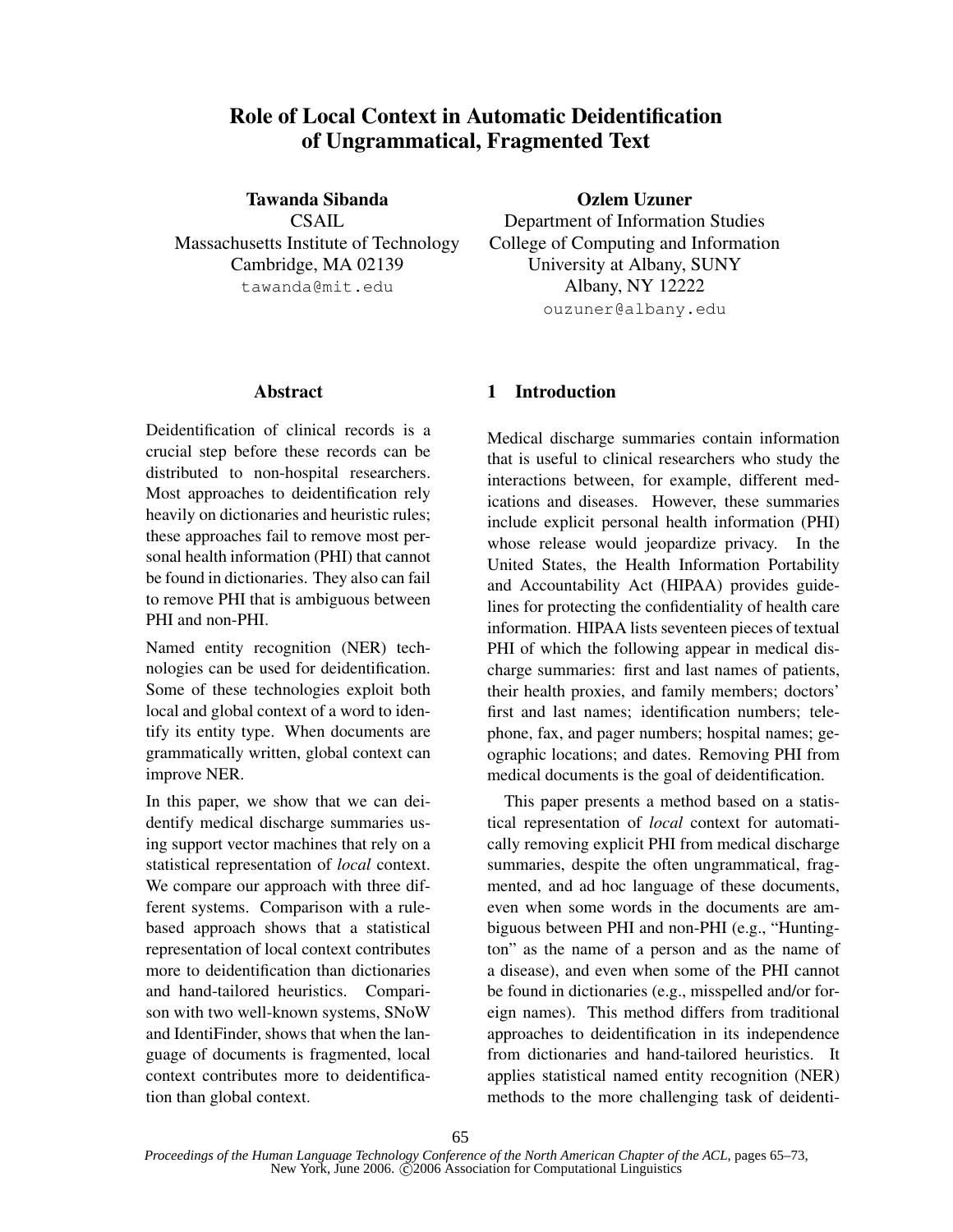fication but differs from traditional NER approaches in its heavy reliance on a statistical representation of local context. Finally, this approach targets all PHI that appear in medical discharge summaries. Experiments reported in this paper show that context plays a more important role in deidentification than dictionaries, and that a statistical representation of local context contributes more to deidentification than global context.

# **2 Related Work**

In the literature, named entities such as people, places, and organizations mentioned in news articles have been successfully identified by various approaches (Bikel et al., 1999; McCallum et al., 2000; Riloff and Jones, 1996; Collins and Singer, 1999; Hobbs et al., 1996). Most of these approaches are tailored to a particular domain, e.g., understanding disaster news; they exploit both the characteristics of the entities they focus on and the contextual clues related to these entities.

In the biomedical domain, NER has focused on identification of biological entities such as genes and proteins (Collier et al., 2000; Yu et al., 2002). Various statistical approaches, e.g., a maximum entropy model (Finkel et al., 2004), HMMs and SVMs (GuoDong et al., 2005), have been used with various feature sets including surface and syntactic features, word formation patterns, morphological patterns, part-of-speech tags, head noun triggers, and coreferences.

Deidentification refers to the removal of identifying information from records. Some approaches to deidentification have focused on particular categories of PHI, e.g., Taira et al. focused on only patient names (2002), Thomas et al. focused on proper names including doctors' names (2002). For full deidentification, i.e., removal of *all* PHI, Gupta et al. used "a complex set of rules, dictionaries, pattern-matching algorithms, and Unified Medical Language System" (2004). Sweeney's Scrub system employed competing algorithms that used patterns and lexicons to find PHI. Each of the algorithms included in her system specialized in one kind of PHI, each calculated the probability that a given word belonged to the class of PHI that it specialized in, and the algorithm with the highest precedence and the highest probability labelled the given word. This system identified 99-100% of all PHI in the test corpus of patient records and letters to physicians (1996).

We use a variety of features to train a support vector machine (SVM) that can automatically extract local context cues and can recognize PHI (even when some PHI are ambiguous between PHI and non-PHI, and even when PHI do not appear in dictionaries). We compare this approach with three others: a heuristic rule-based approach (Douglass, 2005), the SNoW (Sparse Network of Winnows) system's NER component (Roth and Yih, 2002), and IdentiFinder (Bikel et al., 1999). The heuristic rulebased system relies heavily on dictionaries. SNoW and IdentiFinder consider some representation of the local context of words; they also rely on information about global context. Local context helps them recognize stereotypical names and name structures. Global context helps these systems update the probability of observing a particular entity type based on the other entity types contained in the sentence. We hypothesize that, given the mostly fragmented and ungrammatical nature of discharge summaries, local context will be more important for deidentification than global context. We further hypothesize that local context will be a more reliable indication of PHI than dictionaries (which can be incomplete). The results presented in this paper show that SVMs trained with a statistical representation of local context outperform all baselines. In other words, a classifier that relies heavily on local context (very little on dictionaries, and not at all on global context) outperforms classifiers that rely either on global context or dictionaries (but make much less use of local context). Global context cannot contribute much to deidentification when the language of documents is fragmented; dictionaries cannot contribute to deidentification when PHI are either missing from dictionaries or are ambiguous between PHI and non-PHI. Local context remains a reliable indication of PHI under these circumstances.

The features used for our SVM-based system can be enriched in order to automatically acquire more and varied local context information. The features discussed in this paper have been chosen because of their simplicity and effectiveness on both grammatical and ungrammatical free text.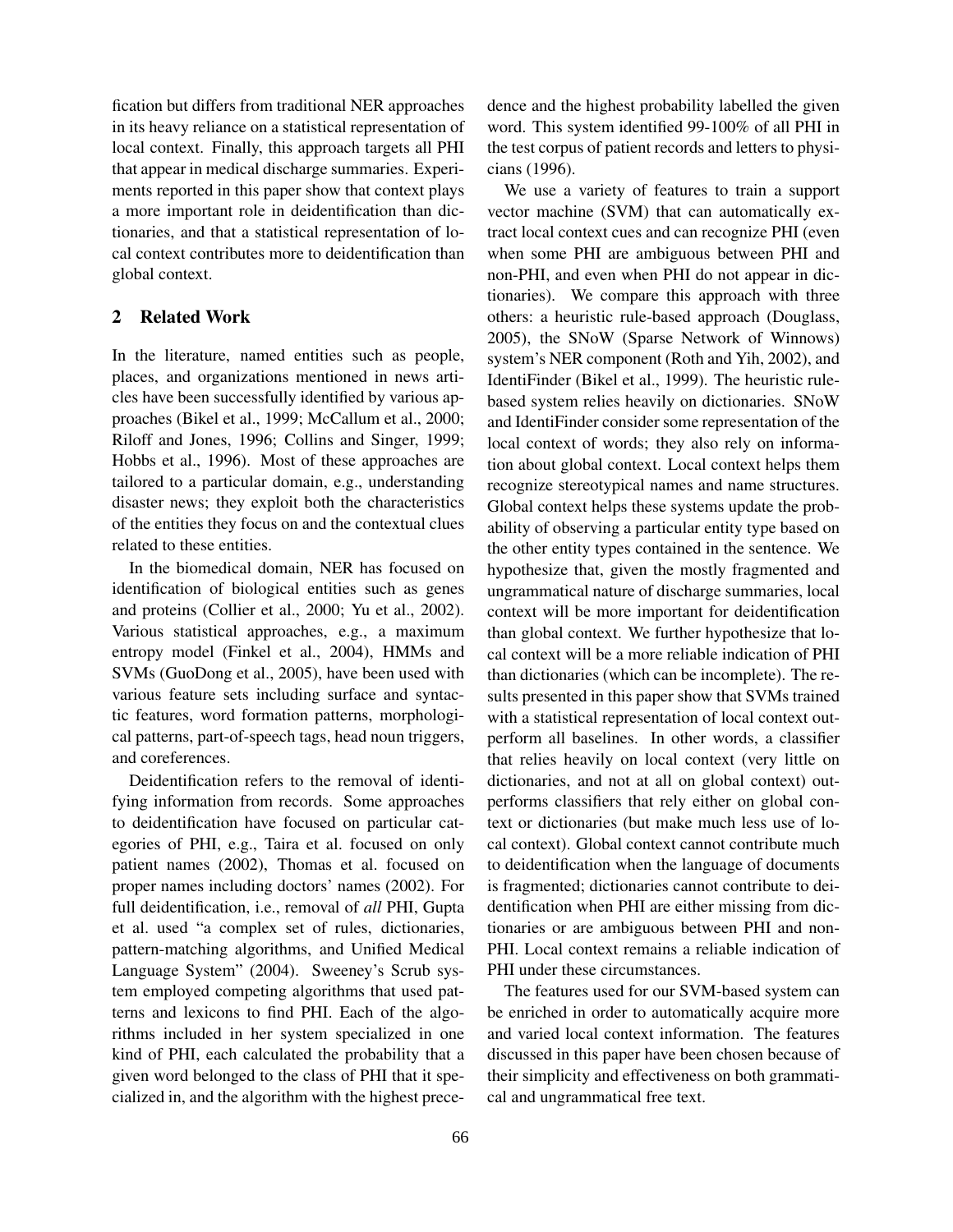### **3 Corpora**

Discharge summaries are the reports generated by medical personnel at the end of a patient's hospital stay and contain important information about the patient's health. Linguistic processing of these documents is challenging, mainly because these reports are full of medical jargon, acronyms, shorthand notations, misspellings, ad hoc language, and fragments of sentences. Our goal is to identify the PHI used in discharge summaries even when text is fragmented and ad hoc, even when many words in the summaries are ambiguous between PHI and non-PHI, and even when many PHI contain misspelled or foreign words.

In this study, we worked with various corpora consisting of discharge summaries. One of these corpora was obtained already deidentified<sup>1</sup>; i.e., (many) PHI (and some non-PHI) found in this corpus had been replaced with the generic placeholder [REMOVED]. An excerpt from this corpus is below:

HISTORY OF PRESENT ILLNESS: The patient is a 77-year-old-woman with long standing hypertension who presented as a Walk-in to me at the [REMOVED] Health Center on [REMOVED]. Recently had been started q.o.d. on Clonidine since [REMOVED] to taper off of the drug. Was told to start Zestril 20 mg. q.d. again. The patient was sent to the [REMOVED] Unit for direct admission for cardioversion and anticoagulation, with the Cardiologist, Dr. [REMOVED] to follow.

SOCIAL HISTORY: Lives alone, has one daughter living in [REMOVED]. Is a non-smoker, and does not drink alcohol.

HOSPITAL COURSE AND TREATMENT: During admission, the patient was seen by Cardiology, Dr. [REMOVED], was started on IV Heparin, Sotalol 40 mg PO b.i.d. increased to 80 mg b.i.d., and had an echocardiogram. By [REMOVED] the patient had better rate control and blood pressure control but remained in atrial fibrillation. On [RE-MOVED], the patient was felt to be medically stable.

...

We hand-annotated this corpus and experimented with it in several ways: we used it to generate a corpus of discharge summaries in which the [REMOVED] tokens were replaced with appropriate, fake PHI obtained from dictionaries<sup>2</sup> (Douglass, 2005); we used it to generate a second corpus in which most of the [REMOVED] tokens and some of the remaining text were appropriately replaced with lexical items that were ambiguous between PHI and non-PHI<sup>3</sup>; we used it to generate another corpus in which all of the [REMOVED] tokens corresponding to names were replaced with appropriately formatted entries that could not be found in dictionaries<sup>4</sup>. For all of these corpora, we generated realistic substitutes for the [REMOVED] tokens using dictionaries (e.g., a dictionary of names from US Census Bureau) and patterns (e.g., names of people could be of the formats, "Mr. F. Lastname", "Firstname Lastname", "Lastname", "F. M. Lastname", etc.; dates could appear as "dd/mm/yy", "dd MonthName, yyyy", "ddth of MonthName, yyyy", etc.). In addition to these reidentified corpora (i.e., corpora generated from previously deidentified data), we also experimented with authentic discharge summaries<sup>5</sup>. The approximate distributions of PHI in the reidentified corpora and in the authentic corpus are shown in Table 1.

| Class    | No. in reidentified | No. in authentic |
|----------|---------------------|------------------|
|          | summaries           | summaries        |
| Non-PHI  | 17872               | 112720           |
| Patient  | 1047                | 287              |
| Doctor   | 311                 | 730              |
| Location | 24                  | 84               |
| Hospital | 592                 | 651              |
| Date     | 735                 | 1933             |
| ID       | 36                  | 477              |
| Phone    | 39                  | 32               |

Table 1: Distribution of different PHI (in terms of number of words) in the corpora.

#### **4 Baseline Approaches**

#### **4.1 Rule-Based Baseline: Heuristic+Dictionary**

Traditional deidentification approaches rely heavily on dictionaries and hand-tailored heuristics.

<sup>&</sup>lt;sup>1</sup> Authentic clinical data is very difficult to obtain for privacy reasons; therefore, the initial implementation of our system was tested on previously deidentified data that we reidentified.

 $e^{2}$ e.g., John Smith initiated radiation therapy ...

<sup>&</sup>lt;sup>3</sup>e.g., D. Sessions initiated radiation therapy...

<sup>4</sup> e.g., O. Ymfgkstjj initiated radiation therapy ...

<sup>&</sup>lt;sup>5</sup>We obtained authentic discharge summaries with real PHI in the final stages of this project.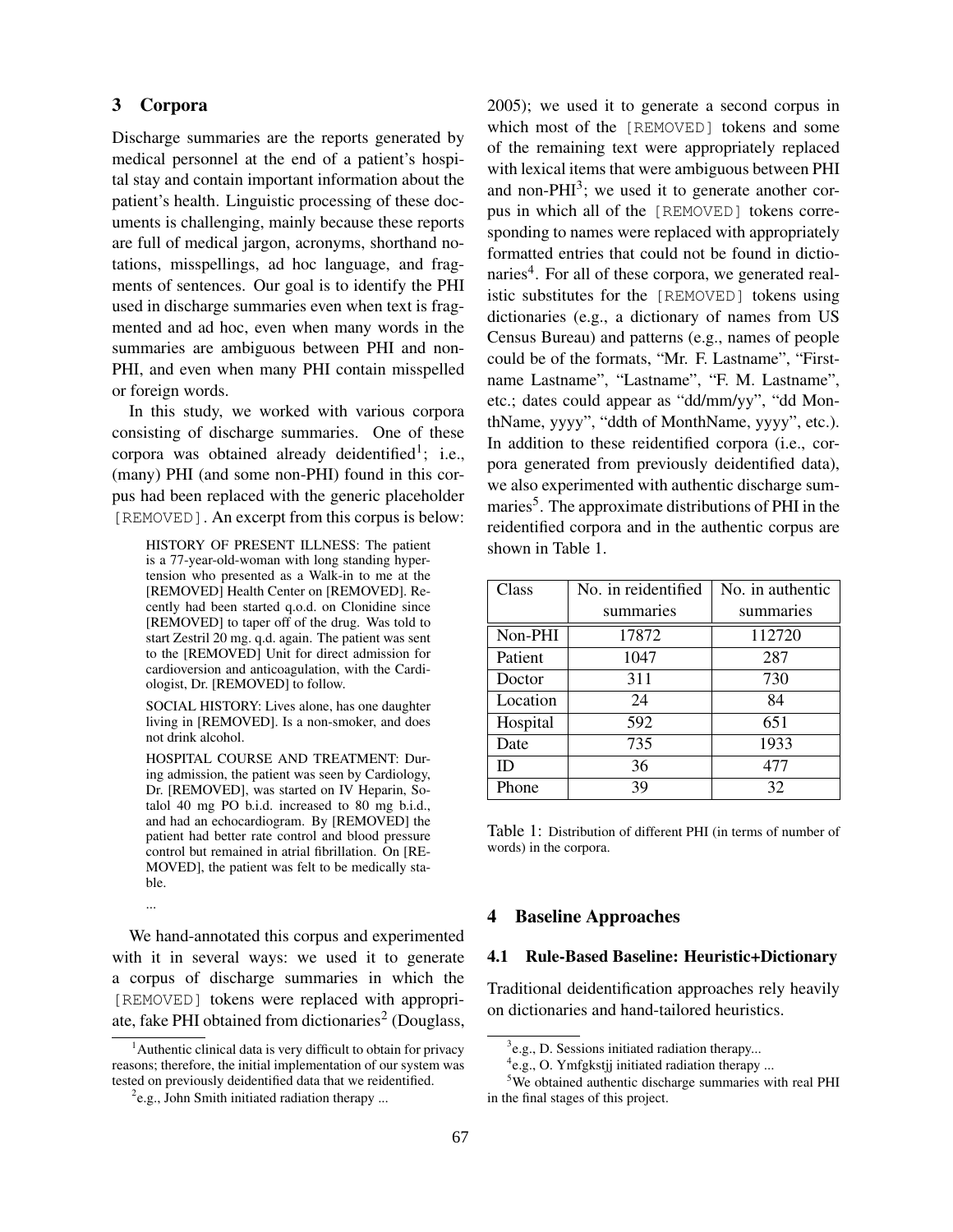We obtained one such system (Douglass, 2005) that used three kinds of dictionaries:

- PHI lookup tables for female and male first names, last names, last name prefixes, hospital names, locations, and states.
- A dictionary of "common words" that should never be classified as PHI.
- Lookup tables for context clues such as titles, e.g., Mr.; name indicators, e.g., proxy, daughter; location indicators, e.g., lives in.

Given these dictionaries, this system identifies keywords that appear in the PHI lookup tables but do not occur in the common words list, finds approximate matches for possibly misspelled words, and uses patterns and indicators to find PHI.

### **4.2 SNoW**

SNoW is a statistical classifier that includes a NER component for recognizing entities and their relations. To create a hypothesis about the entity type of a word, SNoW first takes advantage of "words, tags, conjunctions of words and tags, bigram and trigram of words and tags", number of words in the entity, bigrams of words in the entity, and some attributes such as the prefix and suffix, as well as information about the presence of the word in a dictionary of people, organization, and location names (Roth and Yih, 2002). After this initial step, it uses the possible relations of the entity with other entities in the sentence to strengthen or weaken its hypothesis about the entity's type. The constraints imposed on the entities and their relationships constitute the global context of inference. Intuitively, information about global context and constraints imposed on the relationships of entities should improve recognition of both entities and relations. Roth and Yih (2002) present results that support this hypothesis.

SNoW can recognize entities that correspond to people, locations, and organizations. For deidentification purposes, all of these entities correspond to PHI; however, they do not constitute a comprehensive set. We evaluated SNoW only on the PHI it is built to recognize. We trained and tested its NER component using ten-fold cross-validation on each of our corpora.

### **4.3 IdentiFinder**

IdentiFinder uses Hidden Markov Models to learn the characteristics of names of entities, including people, locations, geographic jurisdictions, organizations, dates, and contact information (Bikel et al., 1999). For each named entity class, this system learns a bigram language model which indicates the likelihood that a sequence of words belongs to that class. This model takes into consideration features of words, such as whether the word is capitalized, all upper case, or all lower case, whether it is the first word of the sentence, or whether it contains digits and punctuation. Thus, it captures the local context of the target word (i.e., the word to be classified; also referred to as TW). To find the names of all entities, the system finds the most likely sequence of entity types in a sentence given a sequence of words; thus, it captures the global context of the entities in a sentence.

We obtained this system pre-trained on a news corpus and applied it to our corpora. We mapped its entity tags to our PHI and non-PHI labels. Admittedly, testing IdentiFinder on the discharge summaries puts this system at a disadvantage compared to the other statistical approaches. However, despite this shortcoming, IdentiFinder helps us evaluate the contribution of global context to deidentification.

## **5 SVMs with Local Context**

We hypothesize that systems that rely on dictionaries and hand-tailored heuristics face a major challenge when particular PHI can be used in many different contexts, when PHI are ambiguous, or when the PHI cannot be found in dictionaries. We further hypothesize that given the ungrammatical and ad hoc nature of our data, despite being very powerful systems, IdentiFinder and SNoW may not provide perfect deidentification. In addition to being very fragmented, discharge summaries do not present information in the form of relations between entities, and many sentences contain only one entity. Therefore, the global context utilized by IdentiFinder and SNoW cannot contribute reliably to deidentification. When run on discharge summaries, the strength of these systems comes from their ability to recognize the structure of the names of different entity types and the local contexts of these entities.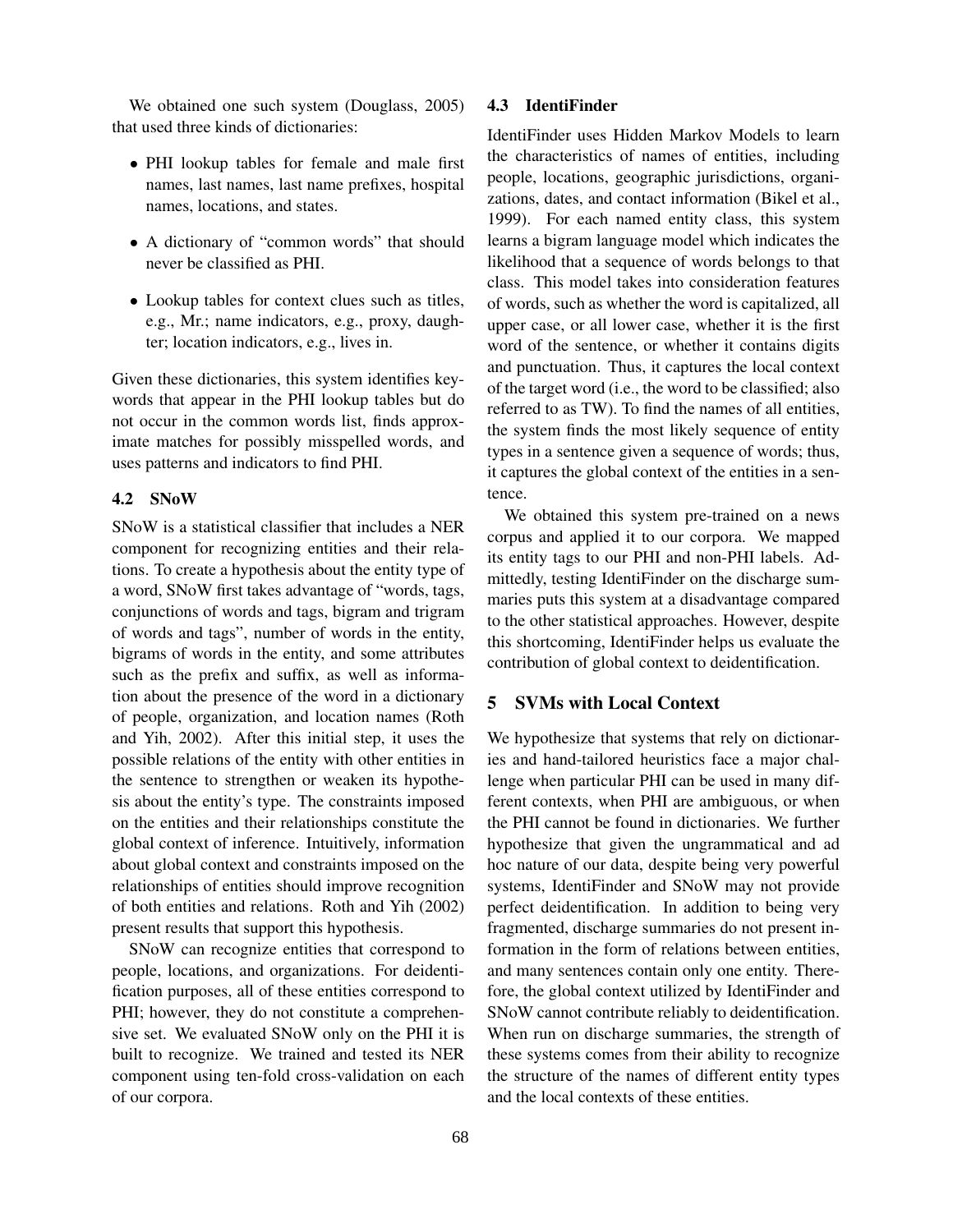Discharge summaries contain patterns that can serve as local context. Therefore, we built an SVMbased system that, given a target word (TW), would accurately predict whether the TW was part of PHI. We used a development corpus to find features that captured as much of the immediate context of the TW as possible, paying particular attention to cues human annotators found useful for deidentification. We added to this some surface characteristics for the TW itself and obtained the following features: the TW itself, the word before, and the word after (all lemmatized); the bigram before and the bigram after TW (lemmatized); the part of speech of TW, of the word before, and of the word after; capitalization of TW; length of TW; MeSH ID of the noun phrase containing TW (MeSH is a dictionary of Medical Subject Headings and is a subset of the Unified Medical Language System (UMLS) of the National Library of Medicine); presence of TW, of the word before, and of the word after TW in the name, location, hospital, and month dictionaries; the heading of the section in which TW appears, e.g., "History of Present Illness"; and, whether TW contains "-" or "/" characters. Note that some of these features, e.g., capitalization and punctuation within TW, were also used in IdentiFinder.

We used the SVM implementation provided by LIBSVM (Chang and Lin, 2001) with a linear kernel to classify each word in the summaries as either PHI or non-PHI based on the above-listed features. We evaluated this system using ten-fold crossvalidation.

### **6 Evaluation**

Local context contributes differently to each of the four deidentification systems. Our SVM-based approach uses *only* local context. The heuristic, rulebased system relies heavily on dictionaries. Identi-Finder uses a simplified representation of local context and adds to this information about the global context as represented by transition probabilities between entities in the sentence. SNoW uses local context as well, but it also makes an effort to benefit from relations between entities. Given the difference in the strengths of these systems, we compared their performance on both the reidentified and authentic corpora (see Section 3). We hypothesized that given

the nature of medical discharge summaries, IdentiFinder would not be able to find enough global context and SNoW would not be able to make use of relations (because many sentences in this corpus contain only one entity). We further hypothesized that when the data contain words ambiguous between PHI and non-PHI, or when the PHI cannot be found in dictionaries, the heuristic, rule-based approach would perform poorly. In all of these cases, SVMs trained with local context information would be sufficient for proper deidentification.

To compare the SVM approach with Identi-Finder, we evaluated both on PHI consisting of names of people (i.e., patient and doctor names), locations (i.e., geographic locations), and organizations (i.e., hospitals), as well as PHI consisting of dates, and contact information (i.e., phone numbers, pagers). We omitted PHI representing ID numbers from this experiment in order to be fair to Identi-Finder which was not trained on this category. To compare the SVM approach with SNoW, we trained both systems with only PHI consisting of names of people, locations, and organizations, i.e., the entities that SNoW was designed to recognize.

# **6.1 Deidentifying Reidentified and Authentic Discharge Summaries**

We first deidentified:

- Previously deidentified discharge summaries into which we inserted invented but realistic surrogates for PHI without deliberately introducing ambiguous words or words not found in dictionaries, and
- Authentic discharge summaries with real PHI.

Our experiments showed that SVMs with local context outperformed all other approaches. On the reidentified corpus, SVMs gave an F-measure of 97.2% for PHI. In comparison, IdentiFinder, having been trained on the news corpus, gave an Fmeasure of 67.4% and was outperformed by the heuristic+dictionary approach (see Table 2).<sup>6</sup>

<sup>&</sup>lt;sup>6</sup>Note that in deidentification, recall is much more important than precision. Low recall indicates that many PHI remain in the documents and that there is high risk to patient privacy. Low precision means that words that do not correspond to PHI have also been removed. This hurts the integrity of the data but does not present a risk to privacy.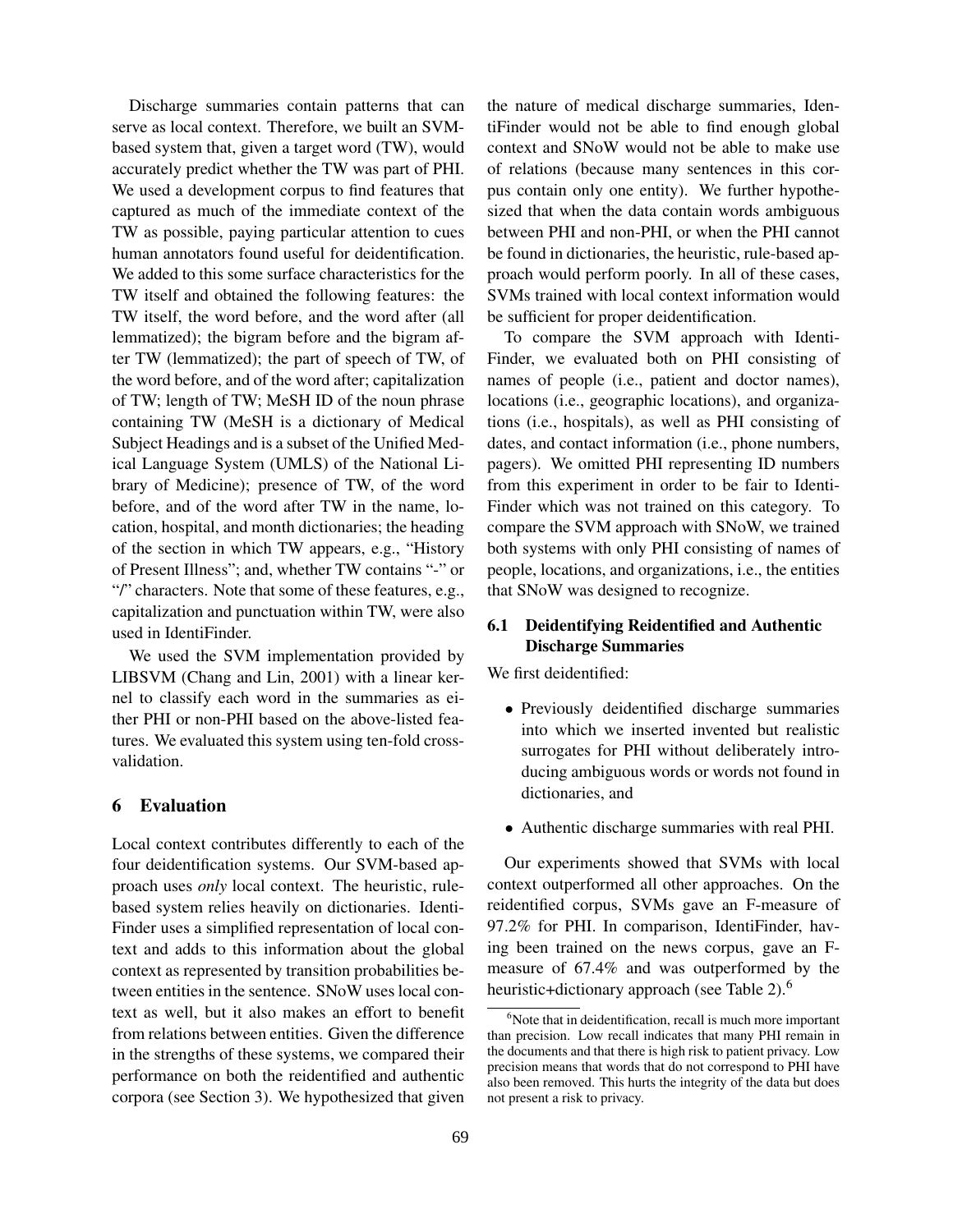We evaluated SNoW only on the three kinds of entities it is designed to recognize. We crossvalidated it on our corpora and found that its performance in recognizing people, locations, and organizations was 96.2% in terms of F-measure (see Table  $3^7$ ). In comparison, our SVM-based system, when retrained to only consider people, locations, and organizations so as to be directly comparable to SNoW, had an F-measure of 98%.<sup>8</sup>

| Method         | Class      | P     | R     | F     |
|----------------|------------|-------|-------|-------|
| <b>SVM</b>     | <b>PHI</b> | 96.8% | 97.7% | 97.2% |
| <b>IFinder</b> | <b>PHI</b> | 60.2% | 76.7% | 67.4% |
| $H+D$          | <b>PHI</b> | 88.9% | 67.6% | 76.8% |
| <b>SVM</b>     | Non-PHI    | 99.6% | 99.5% | 99.6% |
| <b>IFinder</b> | Non-PHI    | 95.8% | 91.4% | 93.6% |
| $H + D$        | Non-PHI    | 95.2% | 95.2% | 95.2% |

Table 2: Precision, Recall, and F-measure on **reidentified** discharge summaries. IFinder refers to IdentiFinder, H+D refers to heuristic+dictionary approach.

| Method      | Class      | P        | R     | F        |
|-------------|------------|----------|-------|----------|
| <b>SVM</b>  | <b>PHI</b> | $97.7\%$ | 98.2% | $98.0\%$ |
| <b>SNoW</b> | <b>PHI</b> | $96.1\%$ | 96.2% | 96.2%    |
| <b>SVM</b>  | Non-PHI    | 99.8%    | 99.8% | 99.8%    |
| <b>SNoW</b> | Non-PHI    | 99.6%    | 99.6% | 99.6%    |

Table 3: Evaluation of SNoW and SVM on recognizing people, locations, and organizationsfound in **reidentified** discharge summaries.

Similarly, on the authentic discharge summaries, the SVM approach outperformed all other approaches in recognizing PHI (see Tables 4 and 5).

#### **6.2 Deidentifying Data with Ambiguous PHI**

In discharge summaries, the same words can appear both as PHI and as non-PHI. For example, in the same corpus, the word "Swan" can appear both as the name of a medical device (i.e., "Swan Catheter") and as the name of a person, etc. Ideally, we would like to deidentify data even when many words in the

| Method         | Class      | P     | R     | F        |
|----------------|------------|-------|-------|----------|
| <b>SVM</b>     | <b>PHI</b> | 97.5% | 95.0% | $96.2\%$ |
| <b>IFinder</b> | <b>PHI</b> | 25.2% | 45.2% | 32.3%    |
| $H + D$        | PHI        | 81.9% | 87.6% | 84.7%    |
| <b>SVM</b>     | Non-PHI    | 99.8% | 99.9% | 99.9%    |
| <b>IFinder</b> | Non-PHI    | 97.1% | 93.3% | $95.2\%$ |
| $H + D$        | Non-PHI    | 99.6% | 99.6% | 99.6%    |

Table 4: Evaluation on **authentic** discharge summaries.

| Method      | Class      | P     | R     | F        |
|-------------|------------|-------|-------|----------|
| <b>SVM</b>  | PHI        | 97.4% | 93.8% | $95.6\%$ |
| <b>SNoW</b> | <b>PHI</b> | 93.7% | 93.4% | 93.6%    |
| <b>SVM</b>  | Non-PHI    | 99.9% | 100%  | $100\%$  |
| <b>SNoW</b> | Non-PHI    | 99.9% | 99.9% | $99.9\%$ |

Table 5: Evaluation of SNoW and SVM on **authentic** discharge summaries.

corpus are ambiguous between PHI and non-PHI. We hypothesize that given ambiguities in the data, context will play an important role in determining whether the particular instance of the word is PHI and that given the many fragmented sentences in our corpus, local context will be particularly useful. To test these hypotheses, we generated a corpus by reidentifying the previously deidentified corpus with words that were ambiguous between PHI and non-PHI, making sure to use each ambiguous word both as PHI and non-PHI, and also making sure to cover all acceptable formats of all PHI (see Section 3). The resulting distribution of PHI is shown in Table 6.

| Class    | Total # Words | # Ambiguous Words |
|----------|---------------|-------------------|
| Non-PHI  | 19296         | 3781              |
| Patient  | 1047          | 514               |
| Doctor   | 311           | 247               |
| Location | 24            | 24                |
| Hospital | 592           | 82                |
| Date     | 736           | 201               |
| ID       | 36            |                   |
| Phone    | 39            |                   |

Table 6: Distribution of PHI when some words are ambiguous between PHI and non-PHI.

<sup>&</sup>lt;sup>7</sup>The best performances are marked in bold in all of the tables in this paper.

<sup>&</sup>lt;sup>8</sup> For all of the corpora presented in this paper, a performance difference of 1% or more is statistically significant at  $\alpha = 0.05$ .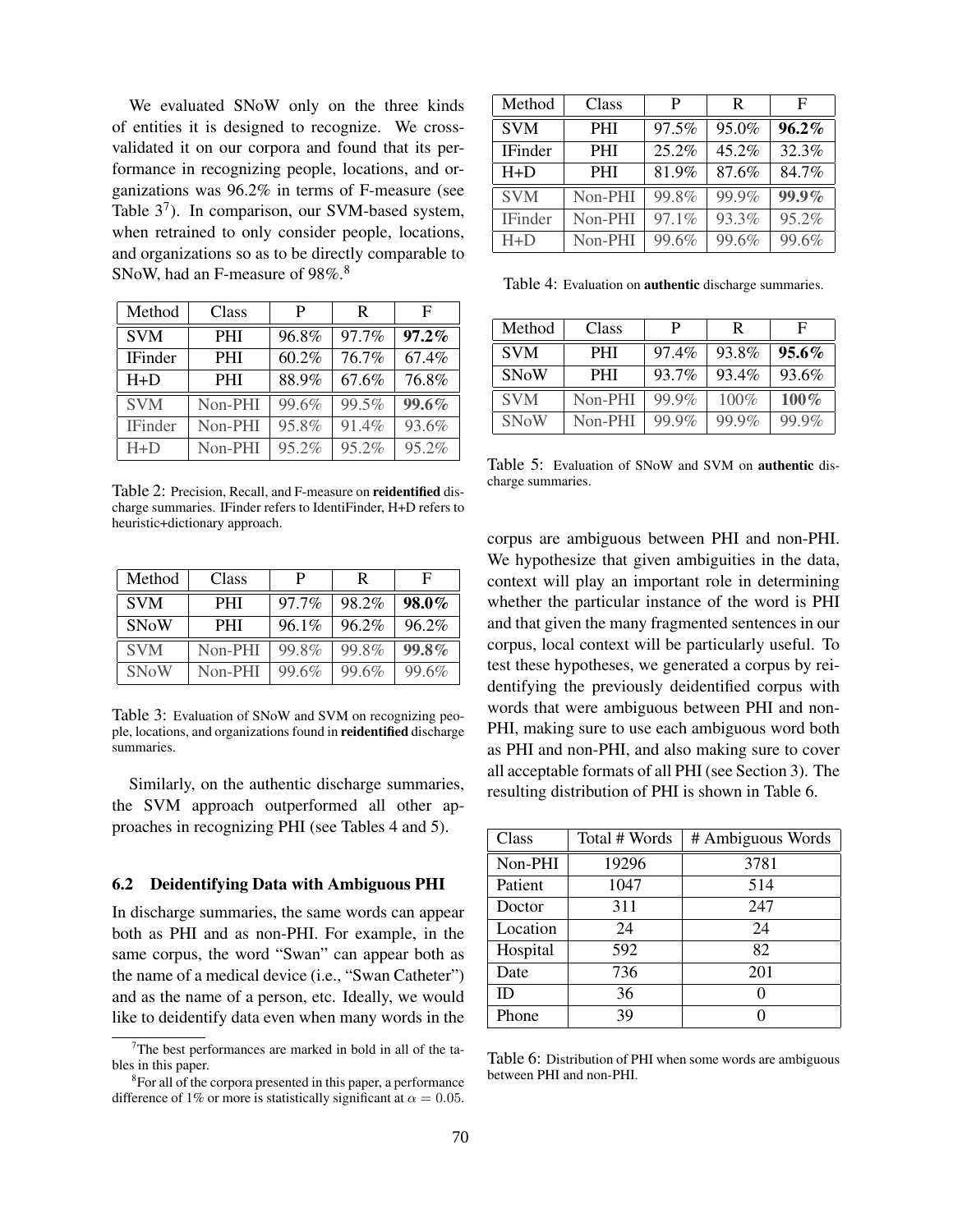Our results showed that, on this corpus, the SVMbased system accurately recognized 91.9% of all PHI; its performance, measured in terms of Fmeasure was also significantly better than all other approaches both on the complete corpus containing ambiguous entries(see Table 7 and Table 8) and only on the ambiguous words in this corpus (see Table 9).

| Method         | Class      | P        | R     | F     |
|----------------|------------|----------|-------|-------|
| <b>SVM</b>     | <b>PHI</b> | 92.0%    | 92.1% | 92.0% |
| <b>IFinder</b> | <b>PHI</b> | 45.4%    | 71.4% | 55.5% |
| $H+D$          | <b>PHI</b> | $70.1\%$ | 46.6% | 56.0% |
| <b>SVM</b>     | Non-PHI    | 98.9%    | 98.9% | 98.9% |
| <b>IFinder</b> | Non-PHI    | 95.0%    | 86.5% | 90.1% |
| $H + D$        | Non-PHI    | 92.7%    | 92.7% | 92.7% |

Table 7: Evaluation **on the corpus containing ambiguous data**.

| Method      | Class      | P        | R      | F        |
|-------------|------------|----------|--------|----------|
| <b>SVM</b>  | <b>PHI</b> | $92.1\%$ | 92.8%  | $92.5\%$ |
| <b>SNoW</b> | <b>PHI</b> | 91.6%    | $77\%$ | 83.7%    |
| <b>SVM</b>  | Non-PHI    | 99.3%    | 99.2%  | 99.3%    |
| <b>SNoW</b> | Non-PHI    | 97.6%    | 99.3%  | 98.4%    |

Table 8: Evaluation of SNoW and SVM on **ambiguous** data.

| Method         | Class      | P     | R        | F        |
|----------------|------------|-------|----------|----------|
| <b>SVM</b>     | <b>PHI</b> | 90.2% | 87.5%    | 88.8%    |
| <b>IFinder</b> | <b>PHI</b> | 55.8% | 64.0%    | 59.6%    |
| $H+D$          | <b>PHI</b> | 59.8% | 24.3%    | 34.6%    |
| SNoW           | <b>PHI</b> | 91.6% | 82.9%    | 87.1%    |
| <b>SVM</b>     | Non-PHI    | 90.5% | 92.7%    | 91.6%    |
| <b>IFinder</b> | Non-PHI    | 69.0% | 61.3%    | 64.9%    |
| $H+D$          | Non-PHI    | 59.9% | 87.4%    | 71.1%    |
| <b>SNoW</b>    | Non-PHI    | 90.4% | $95.5\%$ | $92.9\%$ |

Table 9: Evaluation **only on ambiguous** people, locations, and organizations found in ambiguous data.

### **6.3 Deidentifying PHI Not Found in Dictionaries**

Some medical documents contain foreign or misspelled names that need to be effectively removed. To evaluate the different deidentification approaches under such circumstances, we generated a corpus in which the names of people, locations, and hospitals were all random permutations of letters. The resulting words were not found in any dictionaries but followed the general format of the entity name category to which they belonged. The distribution of PHI in this third corpus is in Table 10.

| Class    | <b>Total PHI</b> | PHI Not in Dict. |
|----------|------------------|------------------|
| Non-PHI  | 17872            |                  |
| Patient  | 1045             | 1045             |
| Doctor   | 302              | 302              |
| Location | 24               | 24               |
| Hospital | 376              | 376              |
| Date     | 735              |                  |
| ID       | 36               |                  |
| Phone    | 39               |                  |

Table 10: Distribution of PHI in the corpus where all PHI associated with names are randomly generated so as not to be found in dictionaries.

On this data set, dictionaries cannot contribute to deidentification because none of the PHI appear in dictionaries. Under these conditions, proper deidentification relies completely on context. Our results showed that SVM approach outperformed all other approaches on this corpus also (Tables 11 and 12).

| Method         | Class      | P     | R     | F     |
|----------------|------------|-------|-------|-------|
| <b>SVM</b>     | <b>PHI</b> | 94.0% | 96.0% | 95.0% |
| <b>IFinder</b> | <b>PHI</b> | 55.1% | 65.5% | 59.8% |
| $H+D$          | <b>PHI</b> | 76.4% | 27.8% | 40.8% |
| <b>SVM</b>     | Non-PHI    | 99.4% | 99.1% | 99.3% |
| <b>IFinder</b> | Non-PHI    | 94.4% | 91.6% | 92.9% |
| $H+D$          | Non-PHI    | 90.7% | 90.7% | 90.7% |

Table 11: Evaluation **on the corpus containing PHI not in dictionaries**.

Of only the PHI not found in dictionaries, 95.5% was accurately identified by the SVM approach. In comparison, the heuristic+dictionary approach accurately identified those PHI that could not be found in dictionaries 11.1% of the time, IdentiFinder recognized these entities 76.7% of the time and SNoW gave an accuracy of 79% (see Table 13).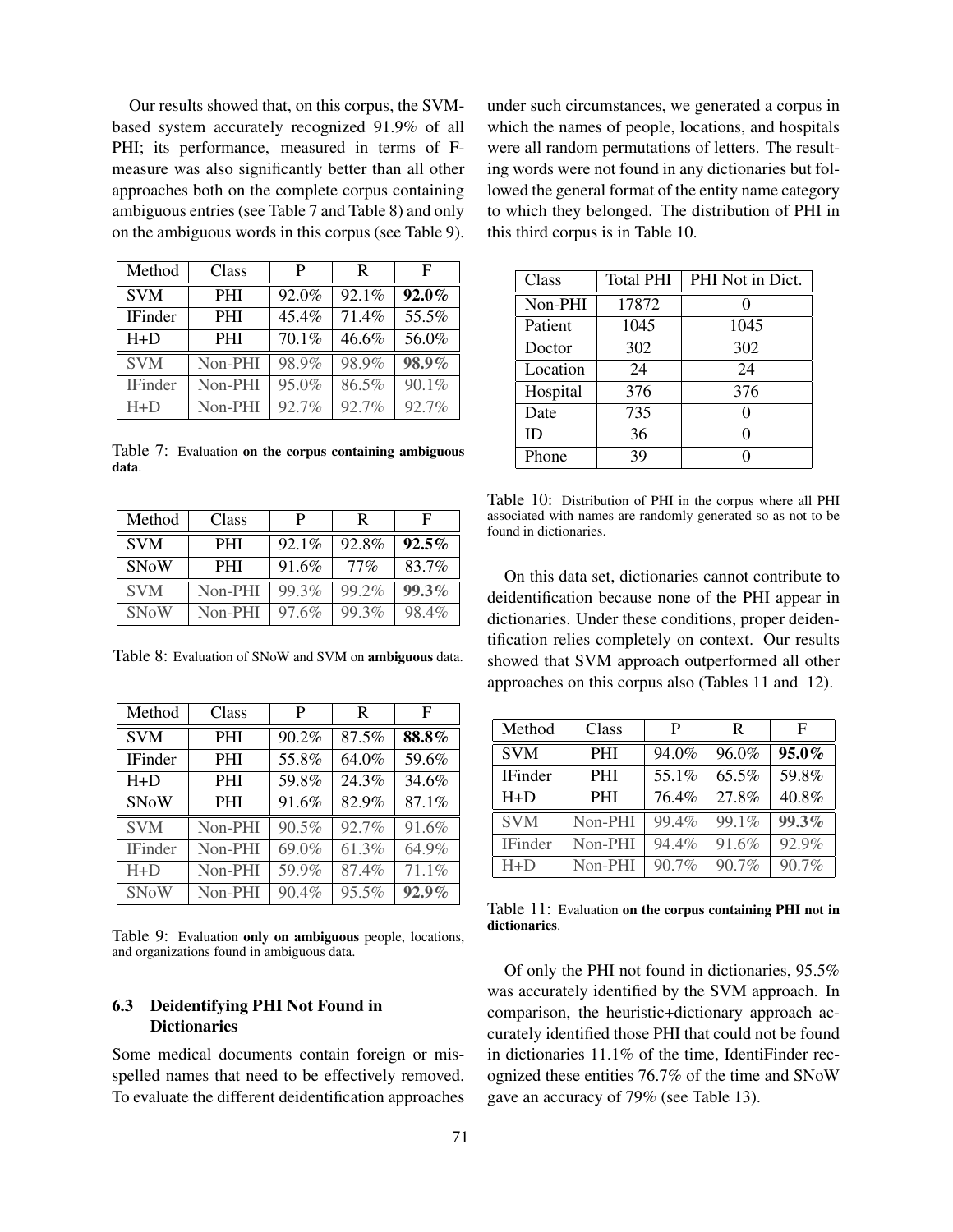| Method      | Class      | P     | R     | F        |
|-------------|------------|-------|-------|----------|
| <b>SVM</b>  | <b>PHI</b> | 93.9% | 96.0% | $95.0\%$ |
| <b>SNoW</b> | <b>PHI</b> | 93.7% | 79.0% | 85.7%    |
| <b>SVM</b>  | Non-PHI    | 99.6% | 99.4% | 99.5%    |
| <b>SNoW</b> | Non-PHI    | 98.0% | 99.5% | 98.7%    |

Table 12: Evaluation of SNoW and SVM on the people, locations, and organizations found in the corpus containing PHI not found in dictionaries.

| Method                                                | $\vert$ SVM $\vert$ IFinder $\vert$ SNoW $\vert$ H+D |  |
|-------------------------------------------------------|------------------------------------------------------|--|
| Precision   $95.5\%$   $76.7\%$   $79.0\%$   $11.1\%$ |                                                      |  |

Table 13: Precision on only the PHI not found in dictionaries.

#### **6.4 Feature Importance**

As hypothesized, in all experiments, the SVMbased approach outperformed all other approaches. SVM's feature set included a total of 26 features, 12 of which were dictionary-related features (excluding MeSH). Information gain showed that the most informative features for deidentification were the TW, the bigram before TW, the bigram after TW, the word before TW, and the word after TW.

Note that the TW itself is important for classification; many of the non-PHI correspond to common words that appear in the corpus frequently and the SVM learns the fact that some words, e.g., the, admit, etc., are never PHI. In addition, the context of TW (captured in the form of unigrams and bigrams of words and part-of-speech tags surrounding TW) contributes significantly to deidentification.

There are many ways of automatically capturing context. In our data, unigrams and bigrams of words and their part-of-speech tags seem to be sufficient for a statistical representation of local context. The global context, as represented within IdentiFinder and SNoW, could not contribute much to deidentification on this corpus because of the fragmented nature of the language of these documents, because most sentences in this corpus contain only one entity, and because many sentences do not include explicit relations between entities. However, there is enough structure in this data that can be captured by local context; lack of relations between entities and the inability to capture global context do not hold us back from almost perfect deidentification.

### **7 Conclusion**

We presented a set of experimental results that show that local context contributes more to deidentification than dictionaries and global context when working with medical discharge summaries. These documents are characterized by incomplete, fragmented sentences, and ad hoc language. They use a lot of jargon, many times omit subjects of sentences, use entity names that can be misspelled or foreign words, can include entity names that are ambiguous between PHI and non-PHI, etc. Similar documents in many domains exist; our experiments here show that even on such challenging corpora, local context can be exploited to identify entities. Even a rudimentary statistical representation of local context, as captured by unigrams and bigrams of lemmatized keywords and part-of-speech tags, gives good results and outperforms more sophisticated approaches that rely on global context. The simplicity of the representation of local context and the results obtained using this simple representation are particularly promising for many tasks that require processing ungrammatical and fragmented text where global context cannot be counted on.

#### **8 Acknowledgements**

This publication was made possible by grant number R01-EB001659 from the National Institute of Biomedical Imaging and Bioengineering; by grant number N01-LM-3-3513 on National Multi-Protocol Ensemble for Self-Scaling Systems for Health from National Library of Medicine; and, by grant number U54-LM008748 on Informatics for Integrating Biology to the Bedside from National Library of Medicine.

We are grateful to Professor Peter Szolovits and Dr. Boris Katz for their insights, and to Professor Carol Doll, Sue Felshin, Gregory Marton, and Tian He for their feedback on this paper.

#### **References**

- J. J. Berman. 2002. Concept-Match Medical Data Scrubbing: How Pathology Text Can Be Used in Research. *Archives of Pathology and Laboratory Medicine*, 127(6).
- D. M. Bikel, R. Schwartz, and R. M. Weischedel. 1999.